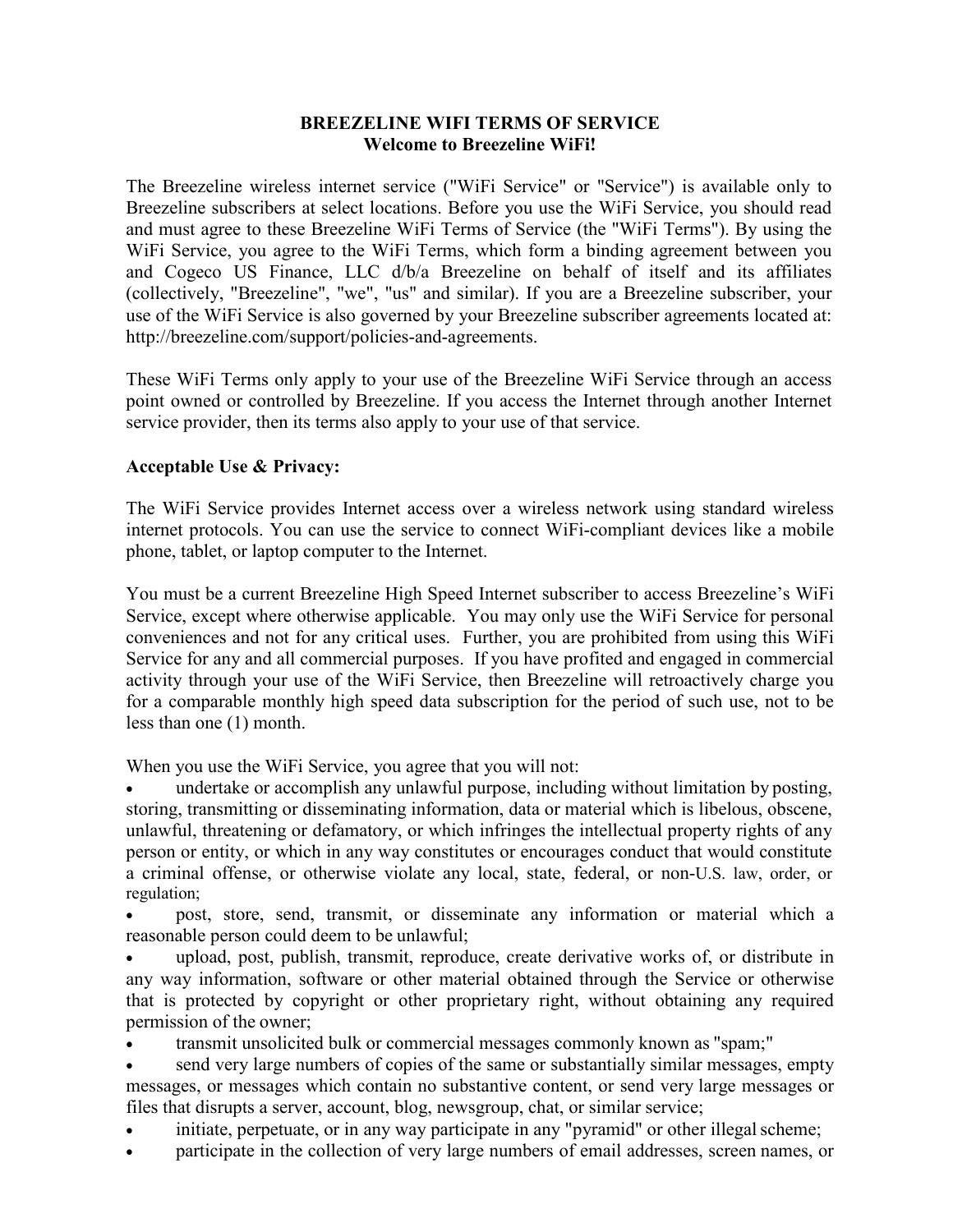other identifiers of others (without their prior consent), a practice sometimes known as spidering or harvesting, or participate in the use of software (including "spyware") designed to facilitate this activity;

• collect responses from unsolicited bulk messages;

falsify, alter, or remove message headers;

falsify references to Breezeline or its network, by name or other identifier, in messages;

impersonate any person or entity, engage in sender address falsification, forge anyone else's digital or manual signature, or perform any other similar fraudulent activity (for example, "phishing");

• violate the rules, regulations, terms of service, or policies applicable to any network, server, computer database, service, application, system, or web site that you access or use;

access any other person's computer or computer system, network, software, or data without his or her knowledge and consent; breach the security of another user or system; or attempt to circumvent the user authentication or security of any host, network, or account. This includes, but is not limited to, accessing data not intended for you, logging into or making use of a server or account you are not expressly authorized to access, or probing the security of other hosts, networks, or accounts without express permission to do so;

use or distribute tools or devices designed or used for compromising security or whose use is otherwise unauthorized, such as password guessing programs, decoders, password gatherers, keystroke loggers, analyzers, cracking tools, packet sniffers, encryption circumvention devices, or Trojan Horse programs. Unauthorized port scanning is strictly prohibited;

• copy, distribute, or sublicense any proprietary software provided in connection with the Service by Breezeline or any third party, except that you may make one copy of each software program for back-up purposes only;

distribute programs that make unauthorized changes to software (cracks);

use or run dedicated, stand-alone equipment or servers, also commonly referred to as public services or servers. Examples of prohibited equipment and servers include, but are not limited to, email, web hosting, file sharing, and proxy services and servers;

use or run programs that provide network content or any other services, except for personal and non-commercial use;

service, alter, modify, or tamper with any Breezeline equipment or service or permit any other person who is not authorized by Breezeline to do so;

use the Service for any purpose other than personal and non-commercial use;

use the Service for operation as an Internet service provider or for any business, other legal entity, or organization purpose (whether or not for profit);

restrict, inhibit, or otherwise interfere, regardless of intent, purpose or knowledge, with the ability of any other person to use or enjoy the Service (except for tools for safety and security functions such as parental controls, for example), including, without limitation, posting or transmitting any information or software which contains a worm, virus, or other harmful feature;

impede others' ability to use, send, or retrieve information;

restrict, inhibit, interfere with, or otherwise disrupt or cause a performance degradation, regardless of intent, purpose or knowledge, to the Service or any Breezeline (or Breezeline supplier) host, server, backbone network, node or service, or otherwise cause a performance degradation to any Breezeline (or Breezeline supplier) facilities used to deliver the Service;

resell the Service, in whole or in part, directly or indirectly;

interfere with computer networking or telecommunications service to any user, host or network, including, without limitation, denial of service attacks, flooding of a network,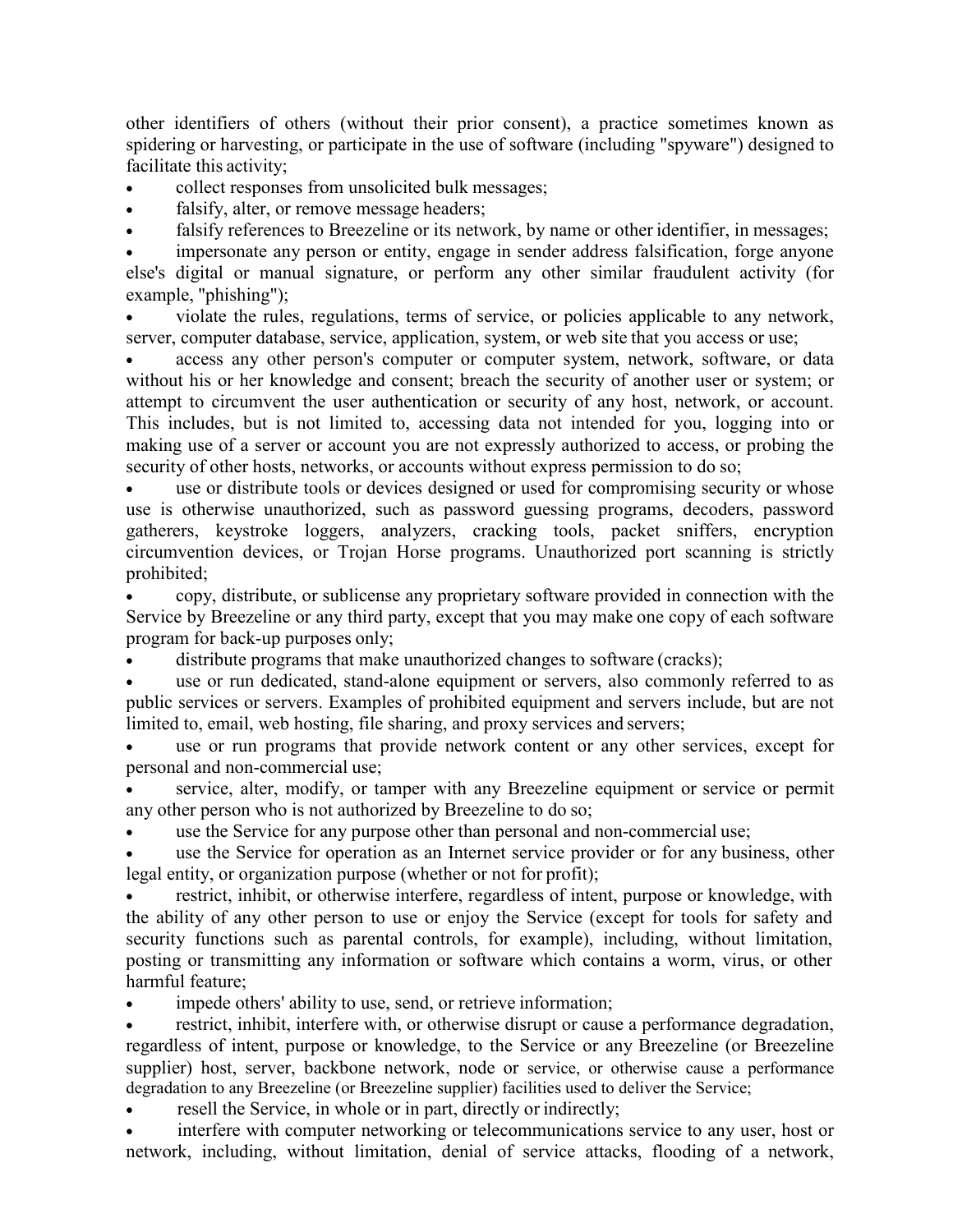overloading a service, improper seizing and abusing operator privileges, and attempts to "crash" a host;

falsify, alter, spoof, or otherwise modify or change any Internet protocol ("IP") or Media Access Control address (sometimes called a MAC address) assigned to or associated with your device to access the WiFi Service; or

access and use the Service with anything other than a dynamic IP address that adheres to the dynamic host configuration protocol ("DHCP"). You may not configure your device to use this Service or any related equipment to access or use a static IP address or use any protocol other than DHCP.

## **Privacy:**

Your use of the WiFi Service is subject to the Customer Privacy Notice located at: [http://breezeline.com/support/policies-and-agreements](http://atlanticbb.com/support/policies-and-agreements)

## **Using the Service:**

In order to access and use the WiFi Service, you must: (1) have a wireless-enabled device (compliant with the IEEE 802.11g or n standards, and or any later standard we support) with a web browser or its equivalent; (2) provide all equipment and software necessary to connect to the Service (other than the access point provided by Breezeline); (3) comply with applicable laws and regulations, including but not limited to copyright and intellectual property rights laws, and (4) be at least 18 years of age.

Your wireless internet enabled device must be in close enough proximity to the WiFi Service access points to achieve connectivity with the WiFi Service network. Actual WiFi Service coverage, location, and quality may vary. While Breezeline will use commercially reasonable efforts to provide useful and reliable WiFi Service, you acknowledge that the WiFi Service utilizes public unlicensed radio-frequency spectrum. As a result, the WiFi Service is subject to external interferences, environmental influences, and other factors and variables beyond Breezeline's reasonable control, and may also be interrupted, refused, limited or curtailed for these reasons.

### **Content Disclaimer:**

Breezeline does not control and is not responsible for data, content, services, applications, or products that you use, access, or download through the Breezeline WiFi Service. We may, but are not obliged to, block data transmissions to protect Breezeline, the Breezeline network, or the public.

Use of Breezeline's applications, website, any subdomains, and its various related features, is governed by Breezeline's Website and Mobile Application User Agreement and Breezeline's Website Privacy Policy, both of which can be found at [www.breezeline.com](http://www.breezeline.com/) (or any successor URL) (the "Website").

### **Indemnification:**

You agree to indemnify, defend, and hold harmless Breezeline (including its parents, subsidiaries, and affiliates and all of their respective officers, directors, employees, agents,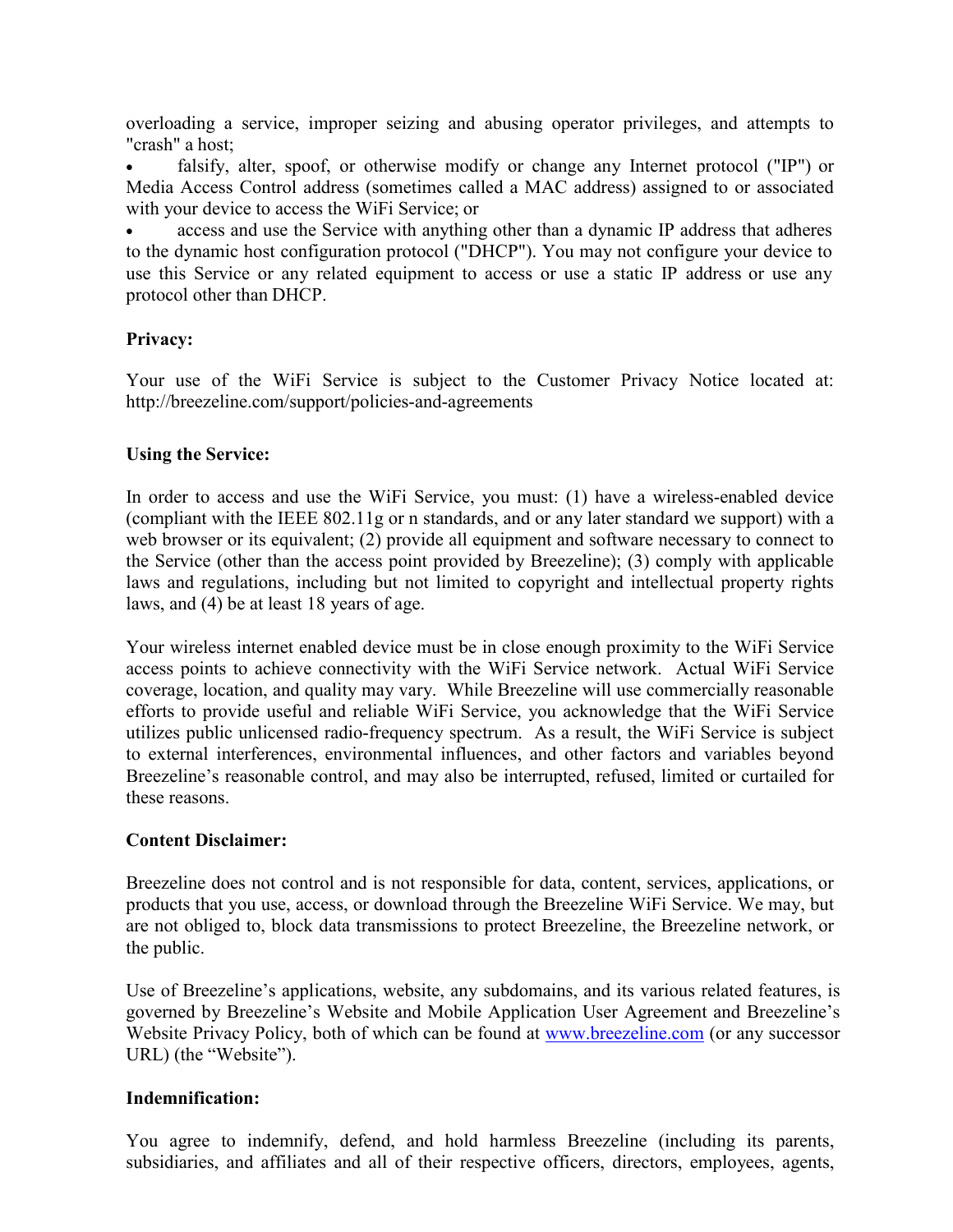licensors, suppliers and third party providers, agents, suppliers, distributors, licensors and associated businesses (and their respective officers, employees, agents, affiliates, contractors or representatives)) against all claims, losses, expenses, damages and costs (including reasonable attorney fees) resulting from any breach of the WiFi Terms or unauthorized use of the WiFi Service. Your indemnification obligation shall survive your use of the WiFi Service and the termination of the WiFi Terms. At our expense and election, we reserve the right to assume the exclusive defense and control of any matter subject to indemnification by you and you agree to cooperate with Breezeline in connection with our defense.

#### **Disclaimer of Warranties and Liability:**

YOU AGREE THAT YOUR USE OF THE WIFI SERVICE IS AT YOUR SOLE RISK. BECAUSE OF THE NUMBER OF POSSIBLE SOURCES OF INFORMATION AVAILABLE THROUGH THE WIFI SERVICE, AND THE UNCERTAINTIES OF ELECTRONIC DISTRIBUTION AND WIFI TECHNOLOGY, THERE MAY BE INTERRUPTIONS, DELAYS, OMISSIONS, INACCURACIES, OR OTHER PROBLEMS WITH SUCH INFORMATION. IF YOU RELY ON THE WIFI SERVICE OR ANY MATERIAL AVAILABLE THROUGH THE WIFI SERVICE, YOU DO SO AT YOUR OWN RISK. YOU UNDERSTAND THAT YOU ARE SOLELY RESPONSIBLE FOR ANY DAMAGE TO YOUR COMPUTER SYSTEM OR LOSS OF DATA THAT RESULTS FROM ANY MATERIAL AND/OR DATA DOWNLOADED FROM OR OTHERWISE PROVIDED THROUGH THE WIFI SERVICE.

THE WIFI SERVICE IS PROVIDED TO YOU "AS IS," "WITH ALL FAULTS," AND "AS AVAILABLE." BREEZELINE AND ITS SUPPLIERS, PROVIDERS, AND LICENSORS CANNOT AND DO NOT WARRANT THE ACCURACY, COMPLETENESS, USEFULNESS, TIMELINESS, NONINFRINGEMENT, MERCHANTABILITY OR FITNESS FOR A PARTICULAR PURPOSE OF THE WIFI SERICE OR THE INFORMATION AVAILABLE THROUGH IT, NOR DO WE OR THEY GUARANTEE THAT THE WIFI SERVICE WILL BE ERROR-FREE, OR CONTINUOUSLY AVAILABLE, OR THAT THE WIFI SERVICE WILL BE FREE OF VIRUSES OR OTHER HARMFUL COMPONENTS. UNAVAILABILITY OF THE WIFI SERVICE SHALL NOT ENTITLE YOU TO ANY CREDITS.

UNDER NO CIRCUMSTANCES SHALL BREEZELINE (INCLUDING ITS PARENTS, SUBSIDIARIES, AND AFFILIATES AND ITS AND THEIR RESPECTIVE OFFICERS, EMPLOYEES, AGENTS, AFFILIATES, CONTRACTORS OR REPRESENTATIVES) OR ITS THIRD PARTY PROVIDERS, AGENTS, SUPPLIERS, DISTRIBUTORS, LICENSORS AND ASSOCIATED BUSINESSES (AND THEIR RESPECTIVE OFFICERS, EMPLOYEES, AGENTS, AFFILIATES, CONTRACTORS OR REPRESENTATIVES) (COLLECTIVELY, THE "DISCLAIMING PARTIES") BE LIABLE TO YOU OR ANYONE ELSE FOR ANY DAMAGES ARISING OUT OF ANY USE OR MISUSE OF THE WIFI SERVICE, INCLUDING, WITHOUT LIMITATION, LIABILITY FOR CONSEQUENTIAL, SPECIAL, INCIDENTAL, INDIRECT, OR SIMILAR DAMAGES, EVEN IF ADVISED BEFOREHAND OF THE POSSIBILITY OF SUCH DAMAGES, REGARDLESS OF THE FORM OR CAUSE OF ACTION INCLUDING, BUT NOT LIMITED TO, CONTRACT, NEGLIGENCE, AND OTHER TORT ACTIONS. BECAUSE SOME STATES DO NOT ALLOW THE EXCLUSION OR LIMITATION OF CERTAIN CATEGORIES OF DAMAGES, THE ABOVE LIMITATION MAY NOT APPLY TO YOU.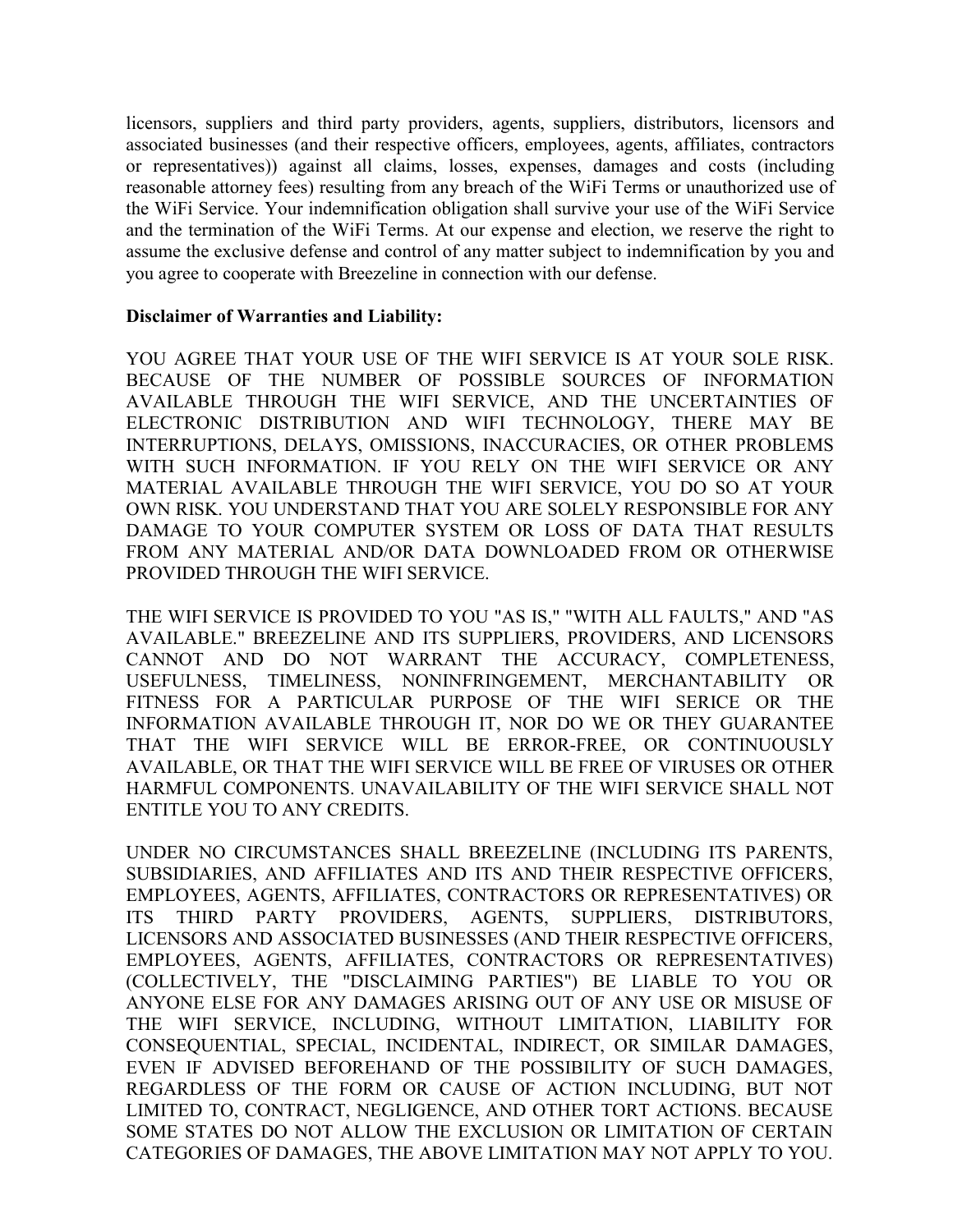IN SUCH STATES, THE LIABILITY OF THE DISCLAIMING PARTIES IS LIMITED TO THE FULLEST EXTENT PERMITTED BY SUCH STATE LAW. YOU AGREE THAT THE LIABILITY OF THE DISCLAIMING PARTIES ARISING OUT OF ANY KIND OF LEGAL CLAIM IN ANY WAY CONNECTED TO THE WIFI SERVICE SHALL NOT EXCEED THE AMOUNT YOU PAID TO BREEZELINE FOR THE USE OF THE WIFI SERVICE.

TO ANY EXTENT THAT THE ABOVE DOES NOT APPLY, YOU AGREE THAT THE LIABILITY OF THE DISCLAIMING PARTIES, IF ANY, ARISING OUT OF ANY KIND OF LEGAL CLAIM IN ANY WAY CONNECTED TO THE WIFI SERVICE SHALL NOT EXCEED THE GREATER OF \$100 OR THE AMOUNT YOU PAID TO BREEZELINE FOR THE USE OF THE WIFI SERVICE.

### **Changes in the WiFi Terms and the WiFi Service; Termination:**

We may modify or terminate the WiFi Service and the WiFi Terms and any accompanying policies, for any reason, and without notice, without liability to you. Please review the WiFi Terms from time to time so that you will be aware of any changes. We will attempt to notify you at the email address you provided when you signed up that we have an updated WiFi Terms available to you before any changes take effect. You understand and agree that if you use the Breezeline WiFi Service after the date on which the updated WiFi Terms take effect; we will treat your use as acceptance of the updated Terms. Breezeline reserves the right at any time to terminate your use of the WiFi Service if you fail to comply in full with any term of the WiFi Terms, or any other terms, agreements, or policies that apply to this WiFi Service and the use of it.

# **Copyright Infringement:**

Breezeline is committed to complying with U.S. copyright and related laws, and requires all users of the Breezeline WiFi Service to comply with these laws. Accordingly, you may not use the Breezeline WiFi Service to store any material or content, or disseminate any material or content, in any manner that constitutes an infringement of third-party intellectual property rights, including rights granted by U.S. copyright law.

If you are the owner of a copyrighted work and believe your rights under U.S. copyright law have been infringed by any material on the WiFi Service, you may take advantage of certain provisions of the Digital Millennium Copyright Act (the "DMCA") by sending Breezeline's authorized agent a notification of claimed infringement that satisfies the requirements of the DMCA. Upon Breezeline's receipt of a satisfactory notice of claimed infringement, Breezeline will respond expeditiously either directly or indirectly (i) to remove the allegedly infringing work(s) accessible through the Breezeline WiFi Service or (ii) to disable access to the work(s). It is Breezeline's policy in accordance with the DMCA and other applicable laws to reserve the right to terminate access to the Breezeline WiFi Service (or any part of those services) for any user who is either found to infringe third-party copyright or other intellectual property rights, including repeat infringers, or who Breezeline, in its sole discretion, believes is infringing these rights. Breezeline may terminate access to the Breezeline WiFi Service at any time with or without notice for any affected customer or user. If the affected user believes in good faith that the allegedly infringing works have been removed or blocked by mistake or misidentification, then that person may send a counter notification to Breezeline. Upon